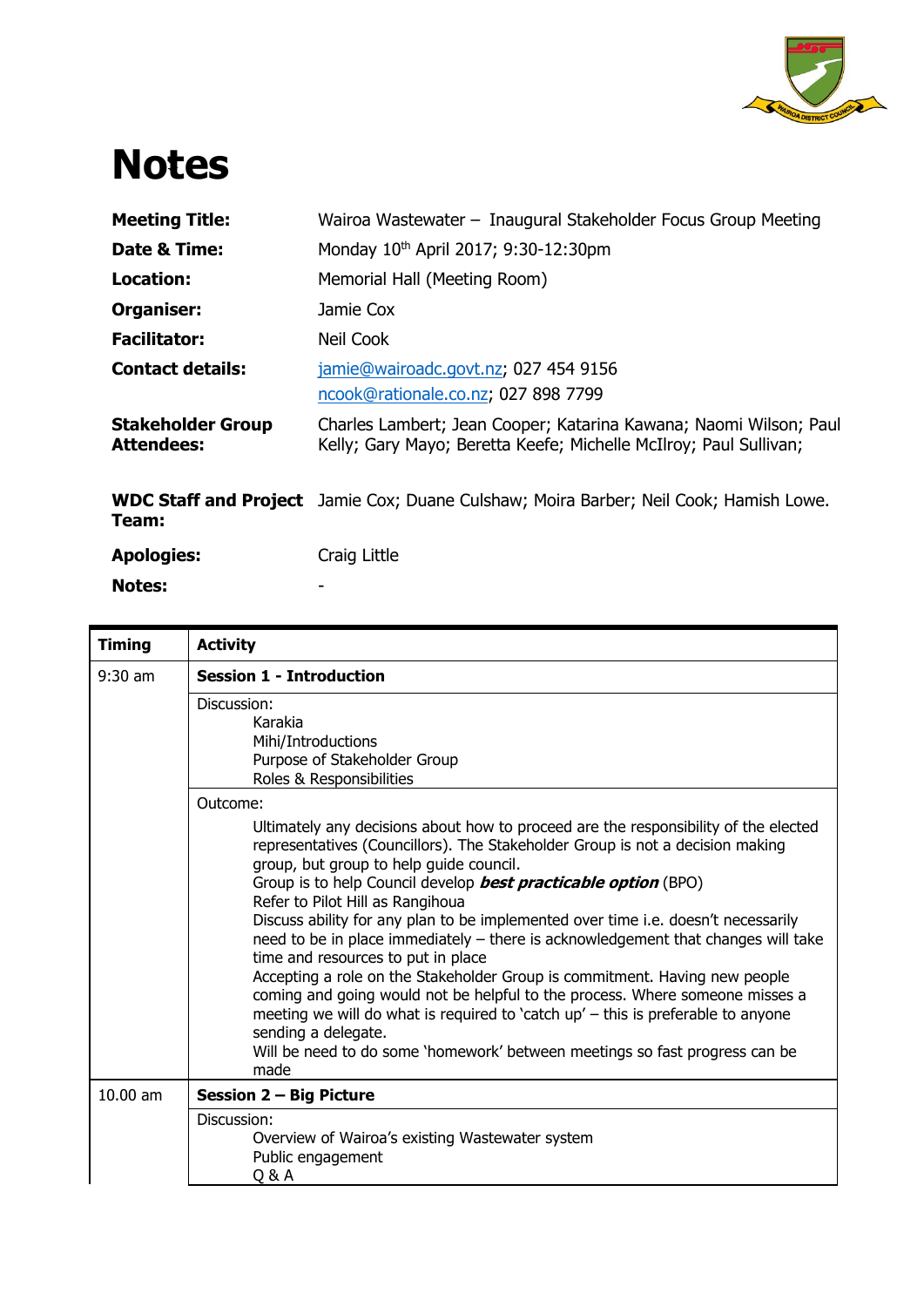

| <b>Timing</b> | <b>Activity</b>                                                                                                                                                    |
|---------------|--------------------------------------------------------------------------------------------------------------------------------------------------------------------|
|               | Outcome:                                                                                                                                                           |
|               | Current discharge is to the river.                                                                                                                                 |
|               | People need to be aware of it.<br>If there are concerns, now is the time/chance to do something about it.                                                          |
|               | Need to make sure we engage with the whole community and not just parts of it.                                                                                     |
|               | Need to balance 4 pillars:                                                                                                                                         |
|               | -Cultural                                                                                                                                                          |
|               | -Environmental<br>-Recreational/social                                                                                                                             |
|               | -Financial                                                                                                                                                         |
|               | Whatever system the community may want needs to be workable and affordable by                                                                                      |
|               | the community.                                                                                                                                                     |
|               | No 'external' funding is available at the moment, but this doesn't stop asking.<br>Consent process means that need to try and have BPO established later this year |
|               | and consents lodged with Regional Council by end of next year.                                                                                                     |
| $10:45$ am    | <b>Morning Tea</b>                                                                                                                                                 |
| $11:15$ am    | Session 3 - What We Know                                                                                                                                           |
|               | Discussion:                                                                                                                                                        |
|               | Summarise Q & A from Session 2<br>Current wastewater system                                                                                                        |
|               | Issues with wastewater system                                                                                                                                      |
|               | Resource consents                                                                                                                                                  |
|               | Q&A                                                                                                                                                                |
|               | Outcome:                                                                                                                                                           |
|               | Lot of reticulation and parts of it leak<br>Has been pump station overflows, but likely when river is flowing high                                                 |
|               | Diffuser has been added to current outfall to stop it getting blocked                                                                                              |
|               | Stormwater getting into pipes is a big problem, through both leaks in main pipes                                                                                   |
|               | and also 'illegal' connections.                                                                                                                                    |
|               | Up-river land use (farming/forestry/Waihi Dam) and other dischargers likely to<br>impact on water quality; not just WDC discharge.                                 |
|               | WDC impact on water quality may not be causing harmful effects                                                                                                     |
|               | Shared what other communities are doing; issues facing Wairoa no different                                                                                         |
| 11.45 am      | Session 4 - Where To From Here                                                                                                                                     |
|               | Discussion:                                                                                                                                                        |
|               | Summarise Q & A from Session 3                                                                                                                                     |
|               | Themes and Options for wastewater discharge                                                                                                                        |
|               | Q&A                                                                                                                                                                |
|               | Outcome:                                                                                                                                                           |
|               | Good decisions based on good information<br>Need to pull together existing technical information to make informed decisions.                                       |
|               | Wairoa Restoration Group have a lot of information. This needs to be added to                                                                                      |
|               | pool of information.                                                                                                                                               |
|               | We have a journey we need to take. This will build knowledge and information on                                                                                    |
|               | the journey to arrive at the destination which is a recommendation of a preferred<br>option.                                                                       |
|               | Group encouraged to speak to others and share process and information.                                                                                             |
|               | Group wants more information on treatment                                                                                                                          |
|               | Good to visit Wairoa WWTP and other sites to see what is done.<br>Need to collect information to allow the 4 pillars to be 'balance' – it is not all about         |
|               |                                                                                                                                                                    |